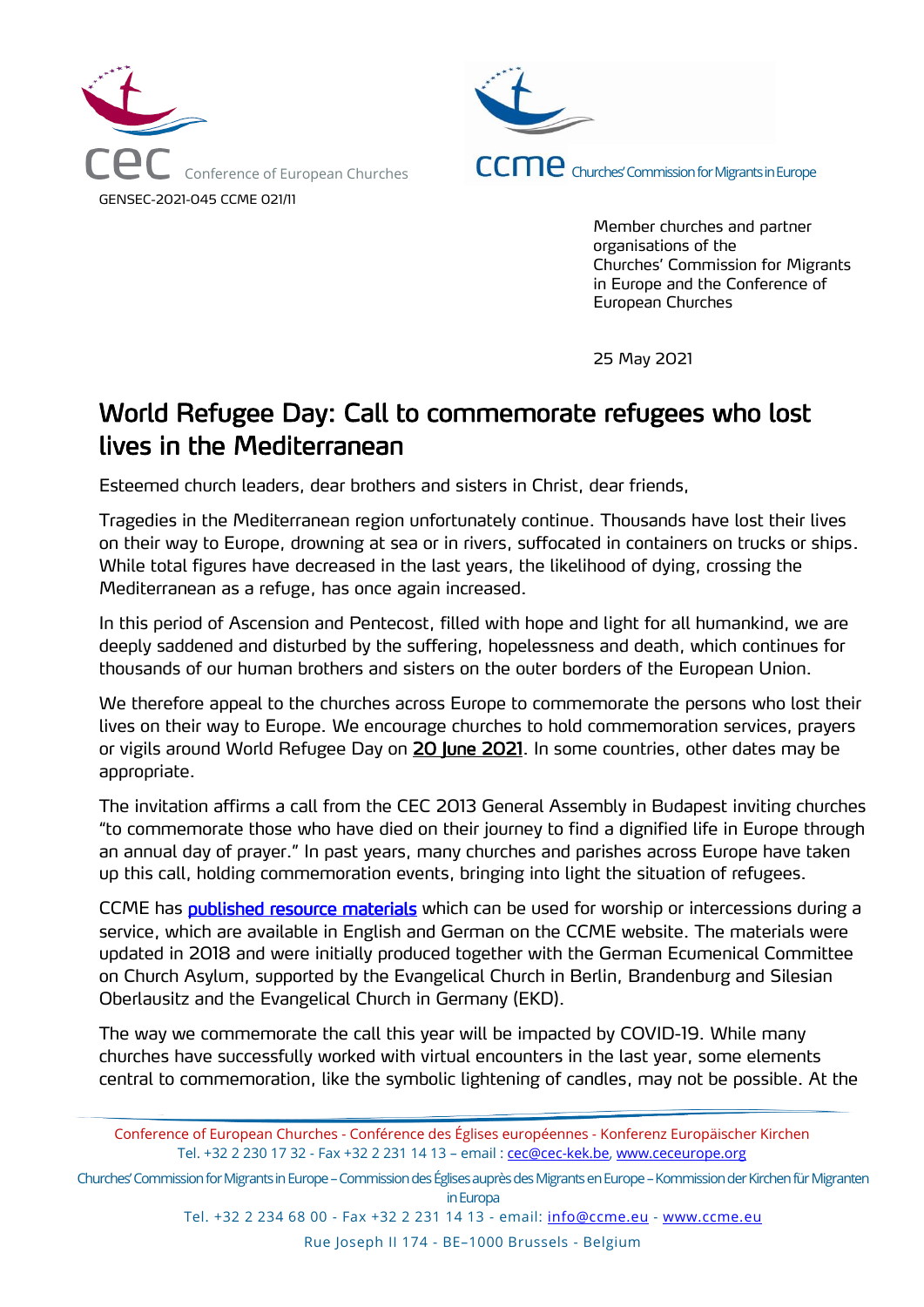same time, virtual encounters or open air activities, such as displaying names or symbols of those who died, outside your church buildings, might offer new possibilities of sharing the stories of those who are known to have died on their way to safety in Europe.

As churches and Christians, our divine calling is to be witnesses and servants of the resurrection and a new life in justice and peace for all, regardless of ethnicity, nationality or religion. We know that we are part of the global fellowship with Christians in remembering those affected and displaced in their regions.

Let us jointly remember the documented, as well as the undocumented, persons who have died at our European borders, seeking safety from violence war or economic desperation. Let us share our sorrow in prayer. We would be most grateful if you would inform us about your activities.

With our best wishes and greetings,

Dr Jørgen Skov Sørensen Dr Torsten Moritz General Secretary General Secretary

 $\int_{\mathbb{R}^{3}}$ la

Conference of European Churches **Churches'** Churches' Commission for Migrants in Europe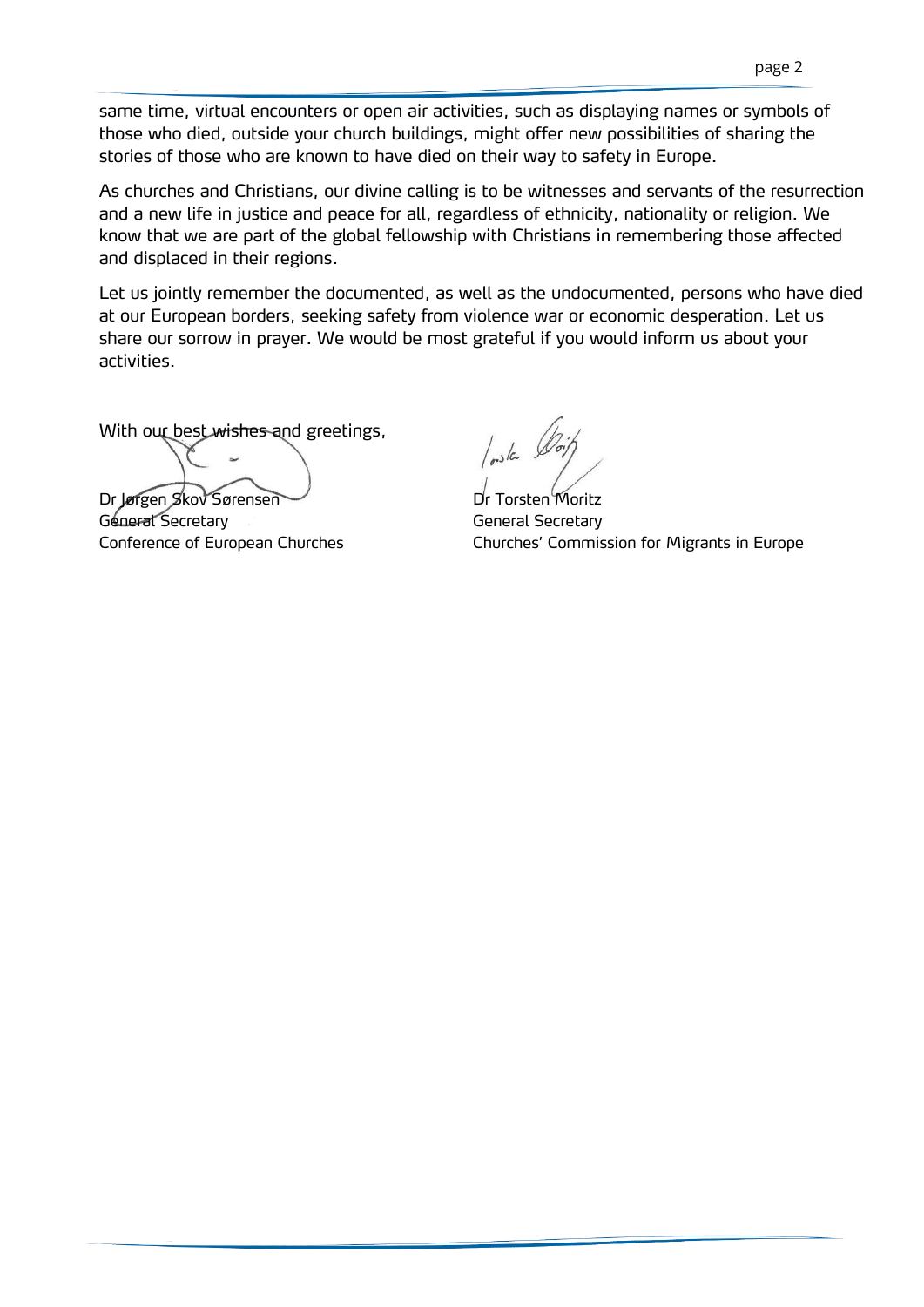## FACTSHEET:

Following facts and figures describes the background and context behind the joint CEC and CCME call to the churches to commemorate persons, who lost lives in the Mediterranean seeking safety, including responses from churches on the situation together with useful links.

- Tragedies in the Mediterranean region unfortunately continue 1,417 persons are recorded to have lost their lives in 2020 - according to the International Organisation for Migration (IOM :<https://missingmigrants.iom.int/region/mediterranean> ) and during the first four months of 2021, more than 600 deaths were counted. We learnt about the dramatic fate of around 130 persons in distress and gone missing in Lybian waters as recently as 22<sup>nd</sup> April.
- While total figures have decreased in the last years, the likelihood of dying has once again increased. Arrivals on the Canary Islands and Lampedusa also confirm that in addition to persons from Sub-Saharan Africa more and more citizens of Northern Africa countries are trying dangerous passages. While many of them might not meet the agreed international criteria of being refugees, the increase in passages signals the amount of growing desperation not least to the consequences of COVID 19 on livelihoods.
- Particularly painful is the fact that once again throughout 2020 several boats were known to be in distress in the Mediterranean. Yet, several Mediterranean states in Europe and their non-European partners delayed the deployment of rescue vessels and it is until today assumed that several of those on the boats in danger have drowned. (see the Council of Europe report "A Distress call for Human rights": [https://rm.coe.int/a](https://rm.coe.int/a-distress-call-for-human-rights-the-widening-gap-in-migrant-protectio/1680a1abcd)[distress-call-for-human-rights-the-widening-gap-in-migrant-protectio/1680a1abcd\)](https://rm.coe.int/a-distress-call-for-human-rights-the-widening-gap-in-migrant-protectio/1680a1abcd)
- Since 2000 more than 30,000 people are reported by IOM and other sources to have lost their lives on their way to Europe, drowning at sea or in rivers, suffocated in containers on trucks or ships. Due to higher numbers of casualties, the attention had mainly focused on the Western Mediterranean - Italy and Malta. The situation of those rescued at sea in these countries was exacerbated by the decisions of both countries to declare their ports unsafe for disembarkation in spring – due to COVID 19. The situation at the Greek and Spanish borders, on Cyprus as well as the EU´s Eastern borders however requires attention, too.
- As the EU s fundamental rights agency and the Council of Europe Human Rights Commissioner documented, Search and rescue operations by civil society have in recent years been systematically sabotaged and criminalised by EU member states. (cf. "A distree call…" see above and [https://fra.europa.eu/en/publication/2019/2019-update](https://fra.europa.eu/en/publication/2019/2019-update-ngo-ships-involved-search-and-rescue-mediterranean-and-criminal)[ngo-ships-involved-search-and-rescue-mediterranean-and-criminal\)](https://fra.europa.eu/en/publication/2019/2019-update-ngo-ships-involved-search-and-rescue-mediterranean-and-criminal). A compromise between some EU member states had been reached in 2019 and clarified how to disembark and relocate those rescued at sea – a demand CCME and CEC had together with ACT formulated in an open letter in July 2019. In practice there are concerns that the system is not working. The coalition of the "Christian group" including CCME has therefore recently asked for a strong involvement of states in search and rescue as well as predictable disembarkation cooperation in the EU and an end to criminlaisation of humanitarian assistance to migrants in distress [\(https://ccme.eu/wp](https://ccme.eu/wp-content/uploads/2021/04/2021-04-13_-ChristianGroup_EUPact_SAR_Criminalisation.pdf)[content/uploads/2021/04/2021-04-13\\_-ChristianGroup\\_EUPact\\_SAR\\_Criminalisation.pdf](https://ccme.eu/wp-content/uploads/2021/04/2021-04-13_-ChristianGroup_EUPact_SAR_Criminalisation.pdf)